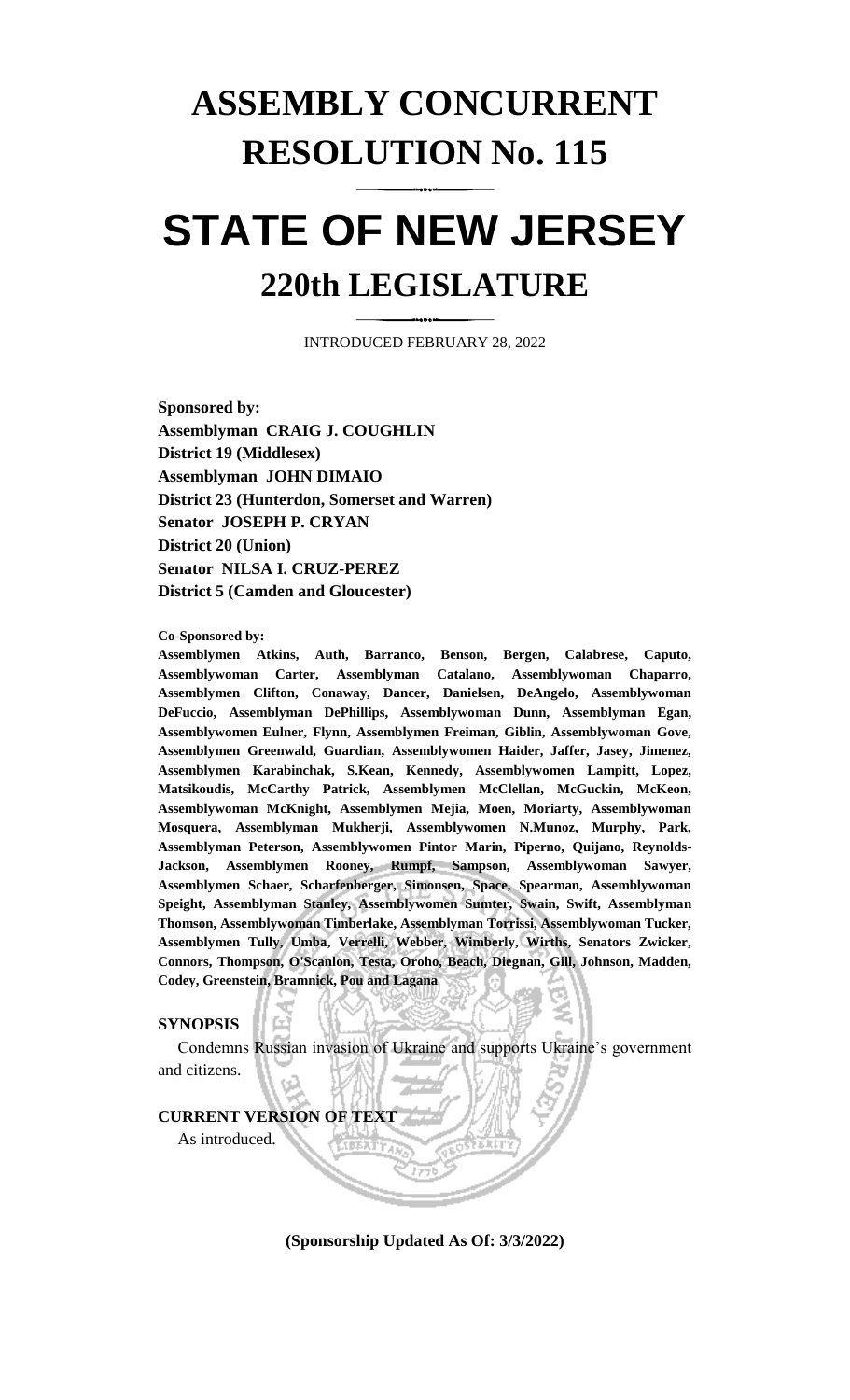| $\mathbf{1}$<br>$\overline{2}$ | A CONCURRENT RESOLUTION condemning Russia and supporting<br>Ukraine's government and citizens.                                        |
|--------------------------------|---------------------------------------------------------------------------------------------------------------------------------------|
| 3                              |                                                                                                                                       |
| $\overline{4}$                 | <b>WHEREAS,</b> Following the fall of the Soviet Union, the citizens of                                                               |
| 5                              | Ukraine voted in a national referendum in support of independence;                                                                    |
| 6                              | and                                                                                                                                   |
| 7                              | <b>WHEREAS, In 1994, in response to the Budapest Memorandum on</b>                                                                    |
| 8                              | Security Assurances, the United States, the Russian Federation, and                                                                   |
| 9                              | the United Kingdom recognized and pledged to respect the                                                                              |
| 10                             | independence and sovereignty of Ukraine's borders; and                                                                                |
| 11                             | WHEREAS, In 2022, the Russian Federation deployed upwards of                                                                          |
| 12                             | 200,000 military personnel to the borders of Ukraine; and                                                                             |
| 13                             | WHEREAS, On February 24, 2022, the Russian Federation declared                                                                        |
| 14                             | war and began a large scale invasion of Ukraine from the North,                                                                       |
| 15                             | East, and South and bombed various regions across Ukraine                                                                             |
| 16                             | including the capital of Kyiv in violation of international law; and                                                                  |
| 17                             | WHEREAS, As of February 28, 2022, a United Nations human rights                                                                       |
| 18                             | monitoring team has confirmed 376 civilian casualties in Ukraine,                                                                     |
| 19                             | including 94 deaths, after only three days of fighting and indicated                                                                  |
| 20                             | the casualties could be considerably higher; and                                                                                      |
| 21                             | <b>WHEREAS,</b> The international community has responded to the                                                                      |
| 22                             | violation of international law by levying sanctions against Russia                                                                    |
| 23                             | and top Russian individuals, including Vladimir Putin; and                                                                            |
| 24                             | WHEREAS, The United States, Britain, the European Union, and                                                                          |
| 25<br>26                       | Canada, along with other states, have begun the process to block                                                                      |
| 27                             | Russia's access to the SWIFT international payment system, which<br>is a messaging network that connects banks around the world, with |
| 28                             | the goal of hobbling the Russian economy's ability to do business                                                                     |
| 29                             | beyond its border; and                                                                                                                |
| 30                             | WHEREAS, New Jersey supports Russians throughout various                                                                              |
| 31                             | countries that have taken to the streets to protest the Russian                                                                       |
| 32                             | invasion of Ukraine, and supports the message "No to war"; and                                                                        |
| 33                             | WHEREAS, The Ukrainian people and its government have shown                                                                           |
| 34                             | unwavering bravery in response to the unprovoked act of                                                                               |
| 35                             | aggression by the Russians and continue to strive towards a                                                                           |
| 36                             | democratic and independent state despite Russia's crime against                                                                       |
| 37                             | peace; and                                                                                                                            |
| 38                             | <b>WHEREAS, New Jersey condemns the invasion of Ukraine by Russia</b>                                                                 |
| 39                             | and any actions by Russia to escalate the conflict further and calls                                                                  |
| 40                             | on Russia to return to diplomatic solutions to resolve this conflict;                                                                 |
| 41                             | and                                                                                                                                   |
| 42                             | <b>WHEREAS, New Jersey and the United States support a democratic and</b>                                                             |
| 43                             | independent Ukraine, free of the influence of Russia or any other                                                                     |
| 44                             | country; now, therefore,                                                                                                              |
| 45                             |                                                                                                                                       |
| 46                             | <b>BE IT RESOLVED</b> by the General Assembly of the State of New                                                                     |
| 47                             | Jersey (the Senate concurring):                                                                                                       |